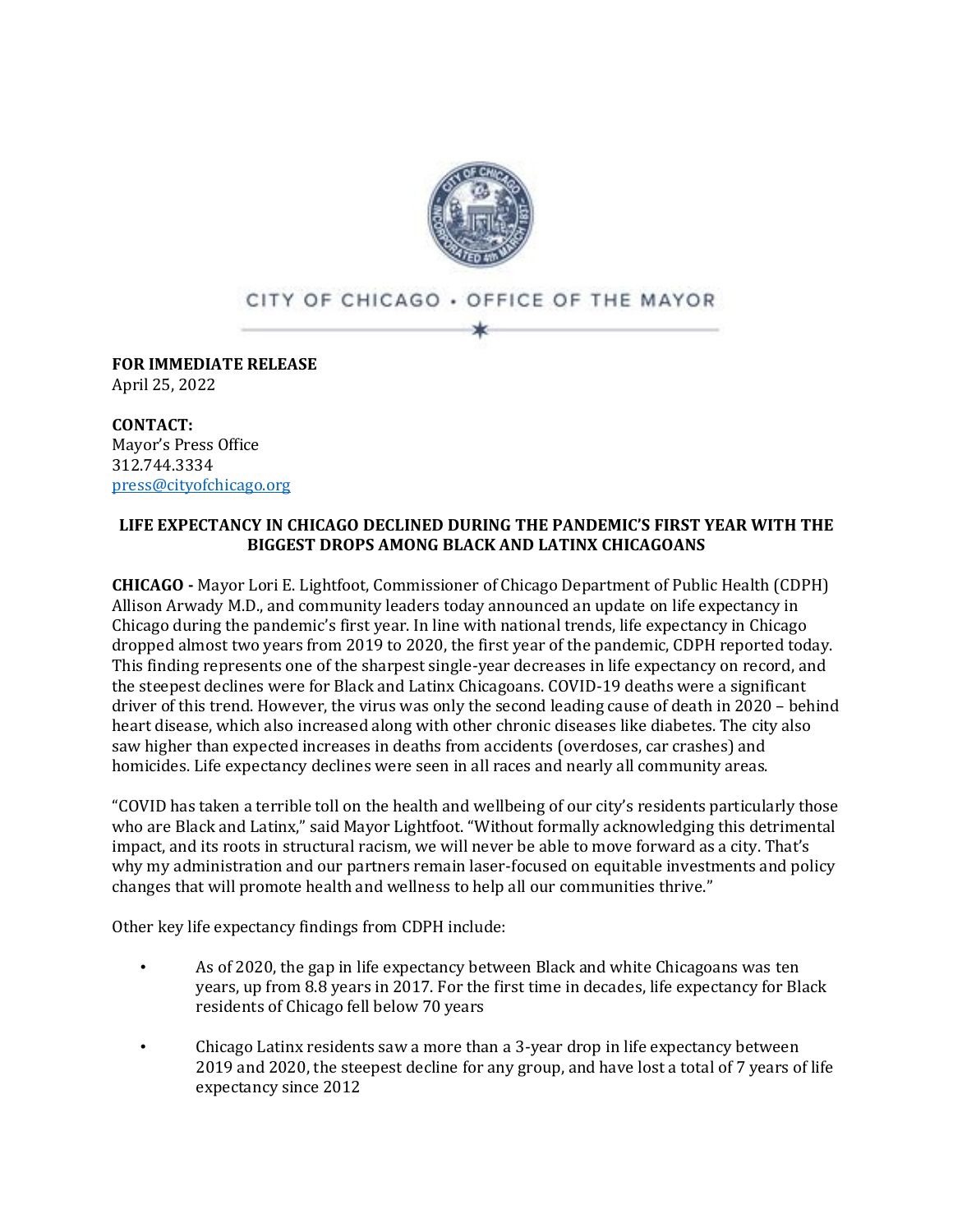- Asian/Pacific Islander life expectancy showed a 2-year drop from 2019 to 2020, while white Chicagoans' life expectancy declined by one year
- 18 to 44-year-old Chicagoans experienced a 45% increase in death rates from 2019, outpacing even 65+ Chicagoans (30% increase) despite COVID's especially severe impact on that population

Overall, the main drivers of the racial life expectancy gap are chronic disease (heart disease, cancer, diabetes); homicide; infant mortality; HIV, flu, and other infections; and opioid overdose. However, these health outcomes are rooted in the daily challenges many Chicagoans face. The pandemic exacerbated social issues like lack of access to stable housing, food, childcare, and stable income.

"The life expectancy gap isn't just about the causes that show up on the death certificate most often, but what drives those causes," said CDPH Commissioner Allison Arwady, M.D. "There is no miracle cure, no shortcut to closing the life expectancy gap. Collectively, the City and its partners must do the work to fundamentally transform the conditions in which people live – by ending the pandemic and by addressing its impacts on access to services, housing, education, and economic opportunities, as well as people's mental health."

CDPH is working to address the life expectancy gap through [Healthy Chicago 2025,](https://www.chicago.gov/city/en/depts/cdph/provdrs/healthy_communities/svcs/healthy-chicago-2025.html) a five-year action plan to close this gap by addressing the root causes of health, including structural racism. Since the plan launched in 2020, CDPH has committed \$30 million to establish the Healthy Chicago Equity Zones (HCEZ), strengthening community infrastructure and neighborhood networks so that people most affected by inequities have the power and resources to promote health and racial equity in their neighborhoods and citywide.

"For the past year, HCEZ regional and community lead organizations have been leading hyperlocal outreach efforts to get people vaccinated, with equity at the heart of this work," said Tina Sanders, Executive Director of Phalanx Family Services, which leads the Far South HCEZ region and hosted the roundtable. "This May, the Equity Zones serving Chicago's least-vaccinated neighborhoods will participate in a summit to get resources, share best practices and develop new strategies to build community trust and meaningfully increase vaccine uptake."

A series of new and upcoming CDPH initiatives will complement the HCEZ strategy and aim to improve access to a robust array of health and social services that empower Chicagoans to take charge of their health. Last week, CDPH announced the launch of a new, bi-weekly Instagram Live talk program to discuss various topics within the Black community regarding health disparities, health care, wellness, mental health, and other related issues. The new program, Dr. Taylor's Table, is hosted by Dr. Erica Taylor, the medical director for congregate settings at CDPH. In the coming months, CDPH will invest \$24 million to launch a Community Health Response Corps (CHRC) that will continue the fight against COVID-19; link community members to resources to mitigate the social, economic, and health impacts of the pandemic; and equip them with health knowledge. Building on the ChiTracing Corps, the CHRC will create new pathways to employment for people who live in communities that are most affected by health and economic inequities.

"Like the City, our South Side Healthy Community Organization (SSHCO) – a coalition of hospitals and community health centers – is committed to a community-based model of connecting people to preventive care," said Brenda Battle, Senior Vice President of Community Health Transformation, Urban Health Initiative and Chief Diversity, Inclusion & Equity Officer for UChicago Medicine, a founding member of SSHCO. "As we collectively hire, train, and deploy hundreds of community